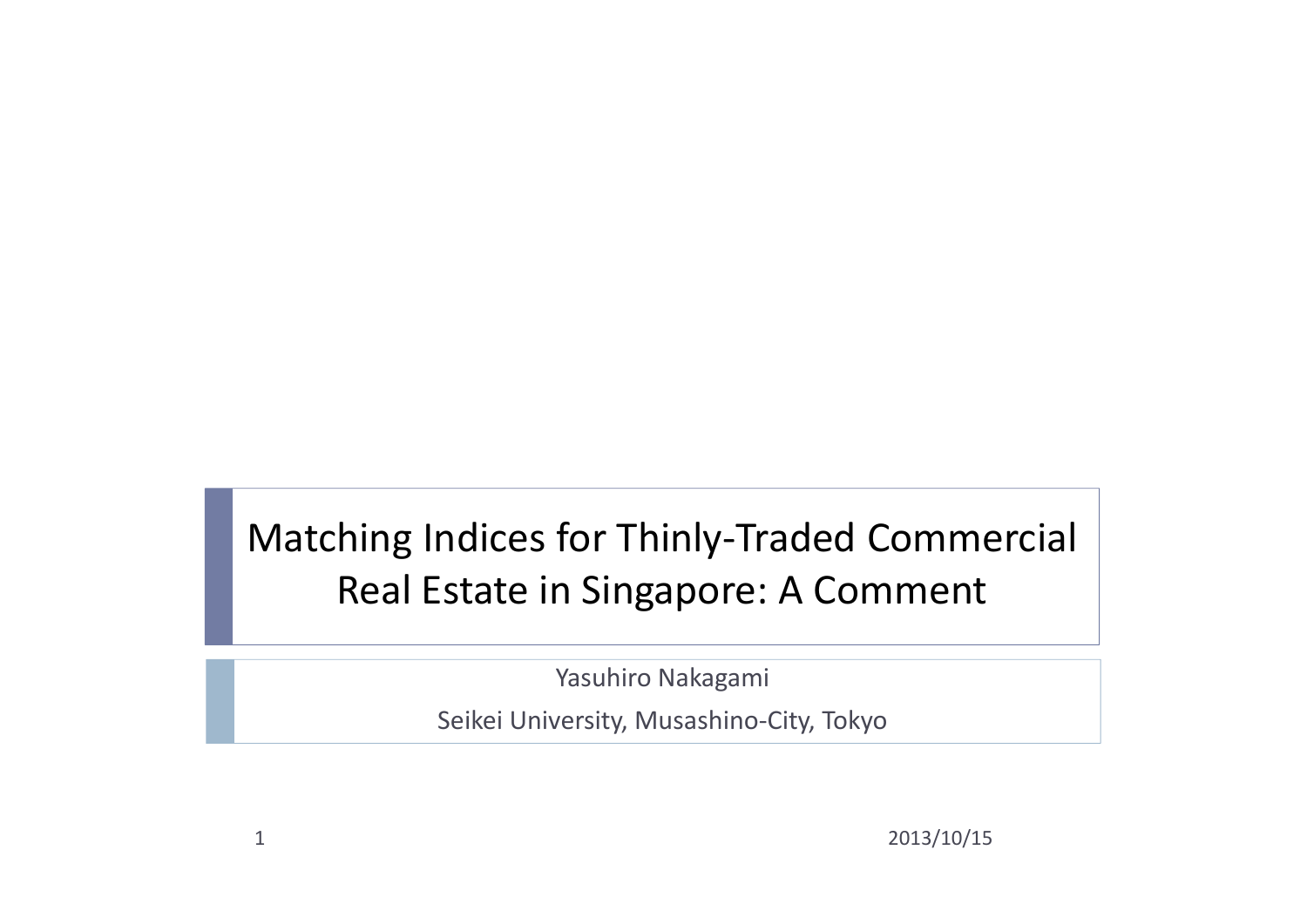#### Comparison: Singapore, Tokyo, and NYC

|                       | Singapore     | Tokyo                 | <b>New York City</b>  |
|-----------------------|---------------|-----------------------|-----------------------|
| Area                  | $707 \; km^2$ | $623$ km <sup>2</sup> | $786$ km <sup>2</sup> |
| Population            | 5,410,000     | 9,057,000             | 8,175,000             |
| Population<br>Density | 7,613         | 14,566                | 10,630                |

(Data Sources: Wikipedia)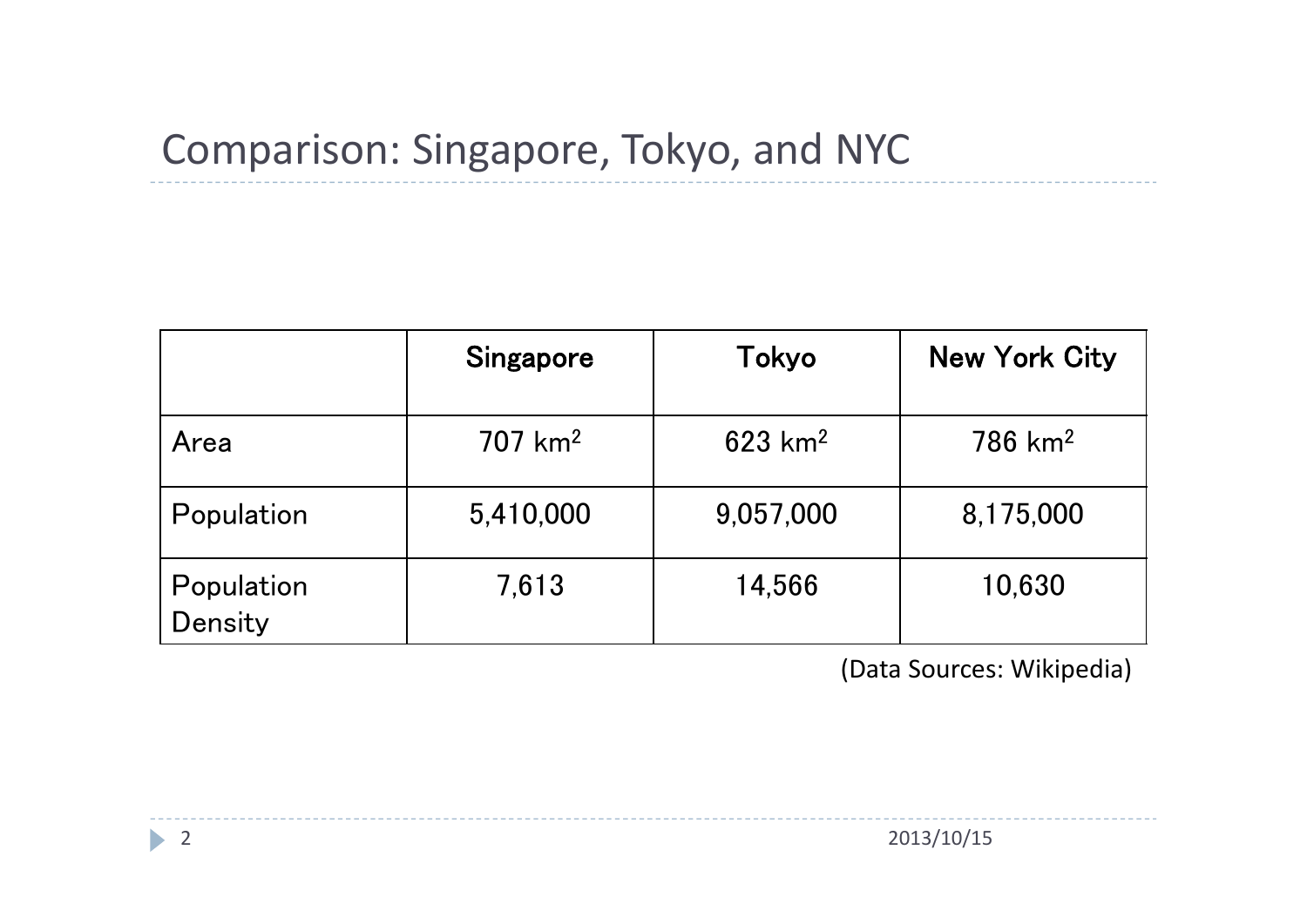Problems with Real Estate Price indices

- ▶ Heterogeneous properties are traded infrequently and irregularly over time.
- ▶ Only a fraction of the stock in the market is traded during any given period.
- $\triangleright$  Highly variable liquidity in the market affects the observable transaction price data.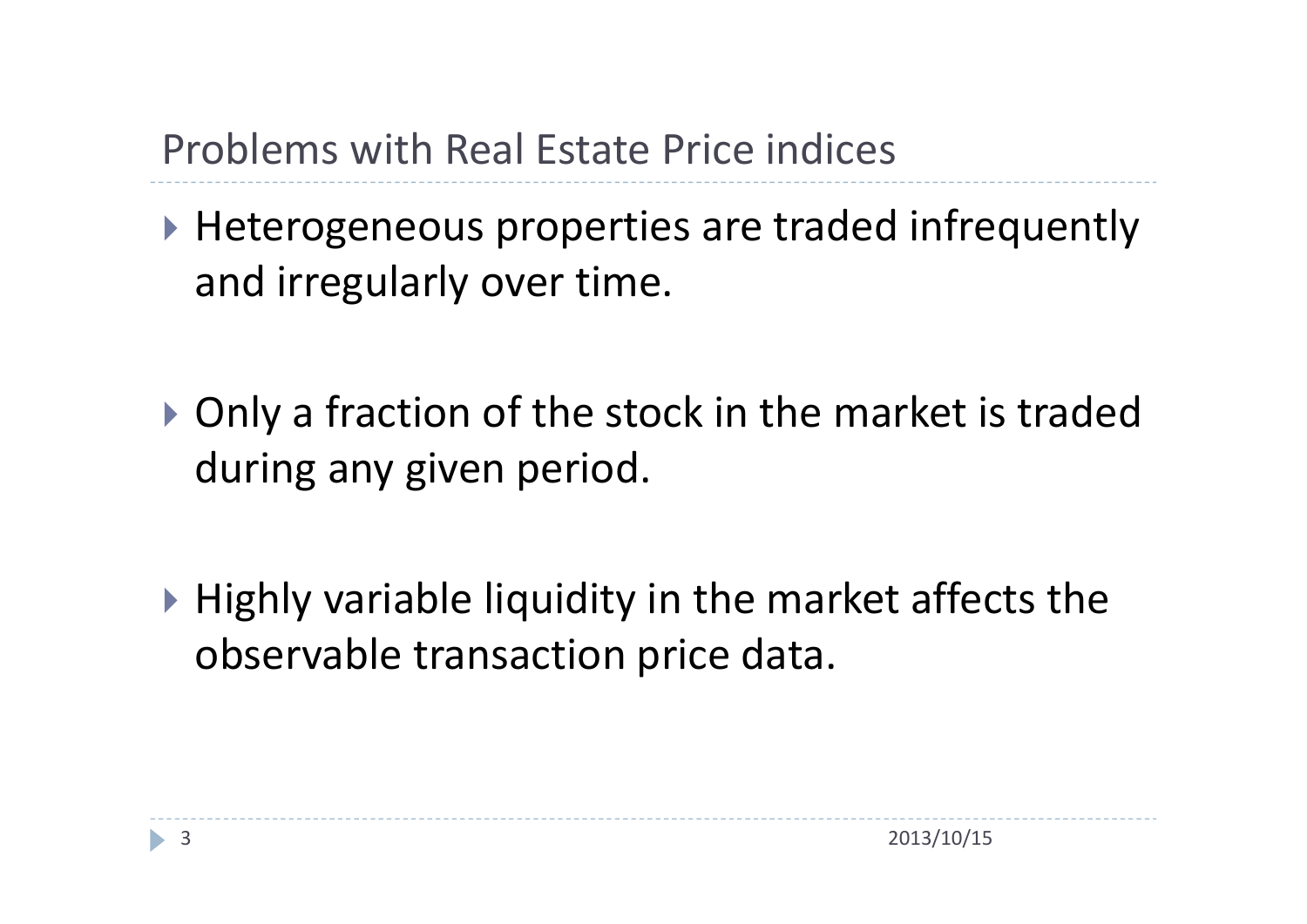Quality-Adjusted Real Estate Price indices

▶ The Hedonic Price Method - Rosen (1974) A Matching Approach (McMillen (2012))ŢΓ ▶ The Repeat-Sales Method - Baily, Muth, and Nourse (1963)

▶ Appraisal-Based Method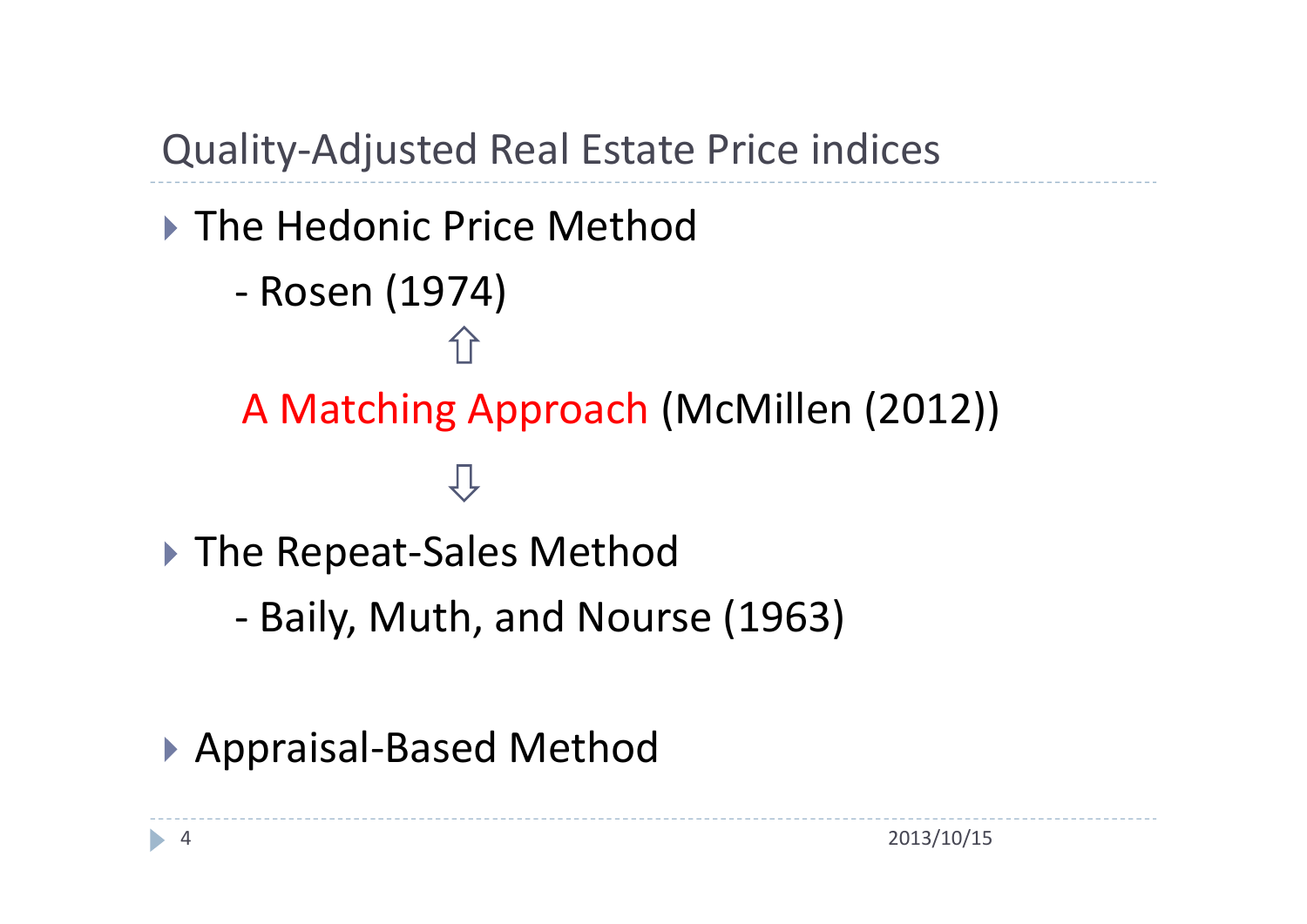



#### Repeat-sales Method

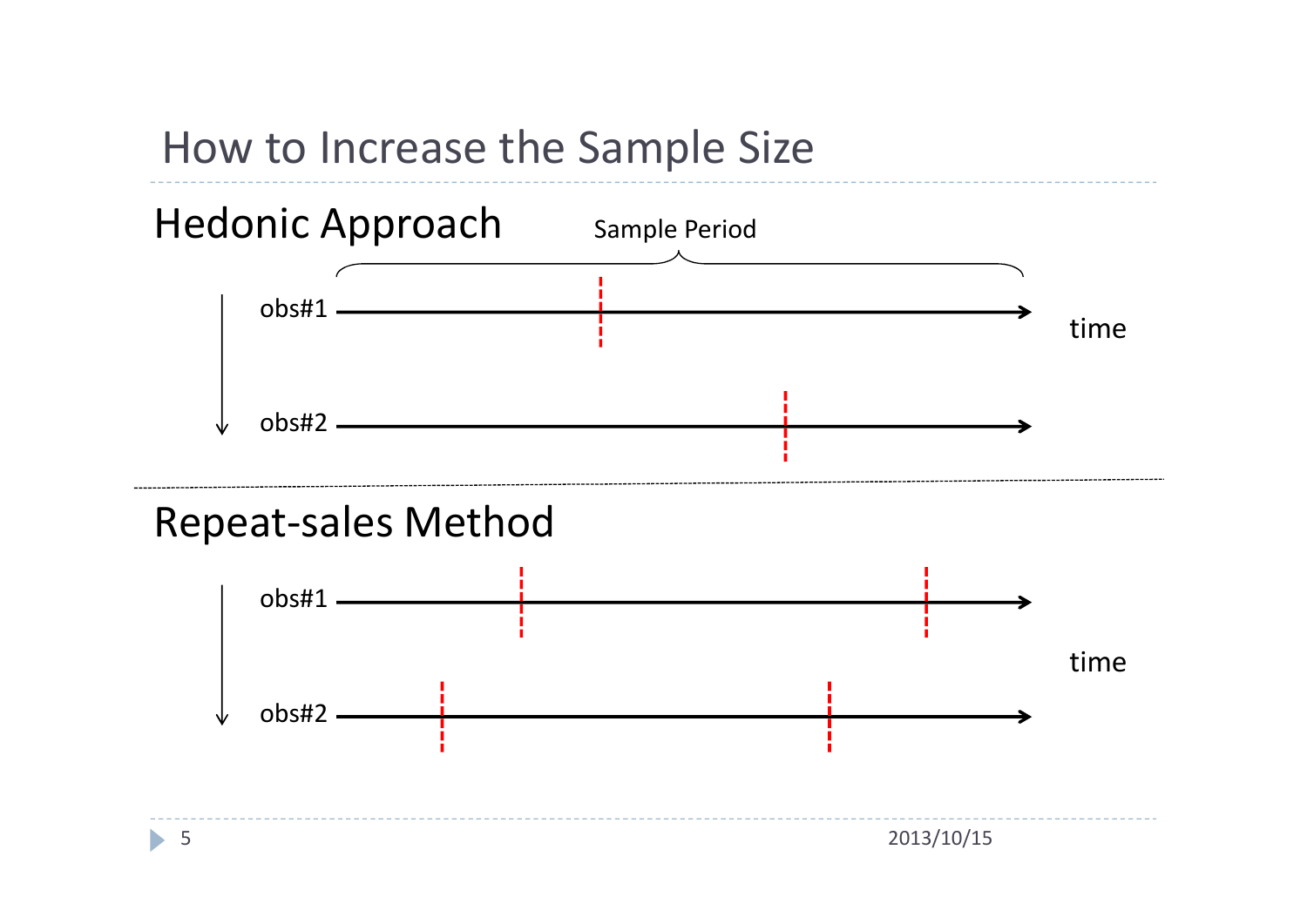#### How to Increase the Sample Size

#### Matching Approach

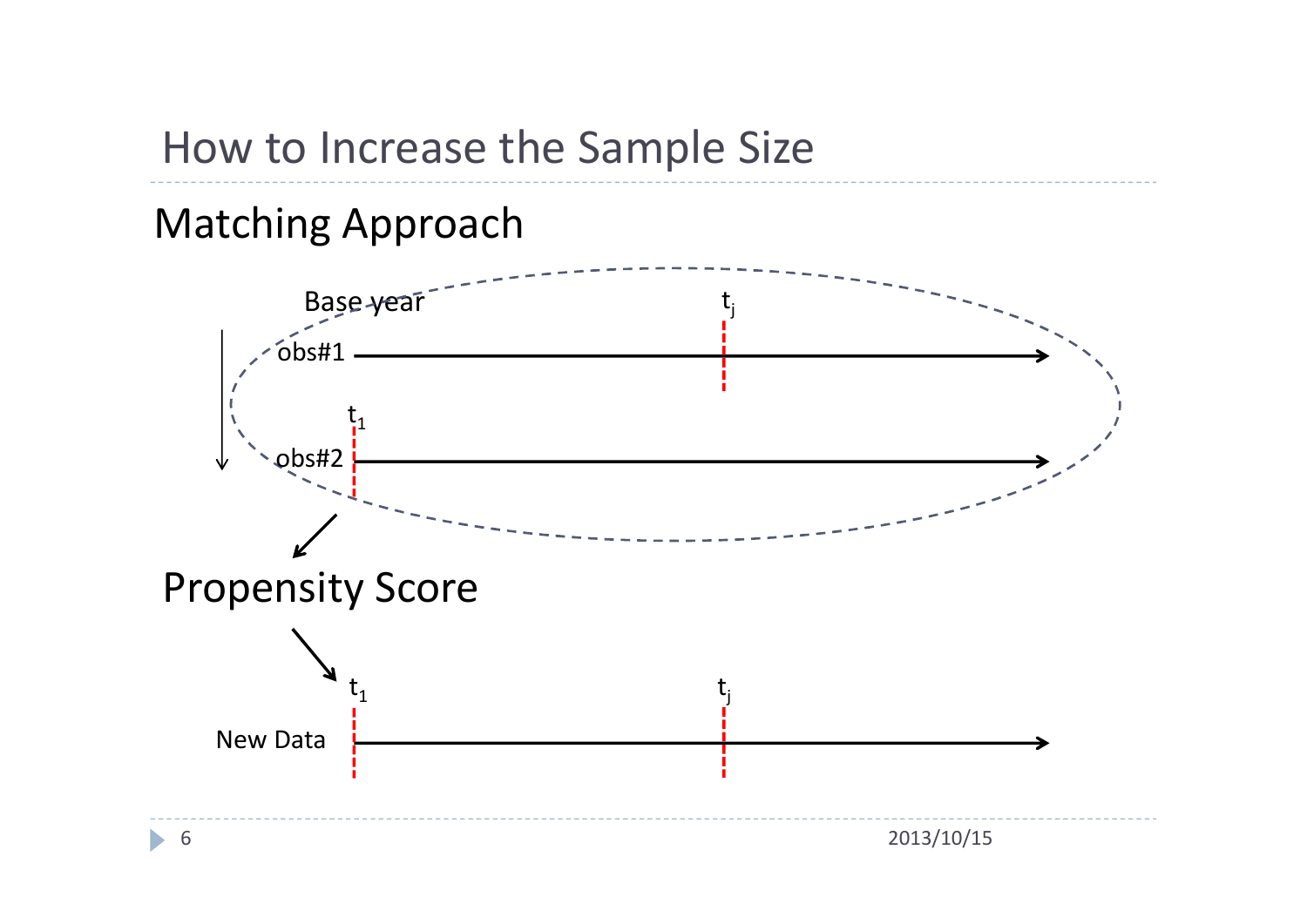## Matching Approach

### **Merits**

- -preserves much larger sample sizes than the repeat-sales approach.
- -require less preimposed structure than the hedonic approach.
- -makes it easy to characterize changes in the price distribution for a constant-quality commercial real estate.

### ▶ Demerits? or Questions?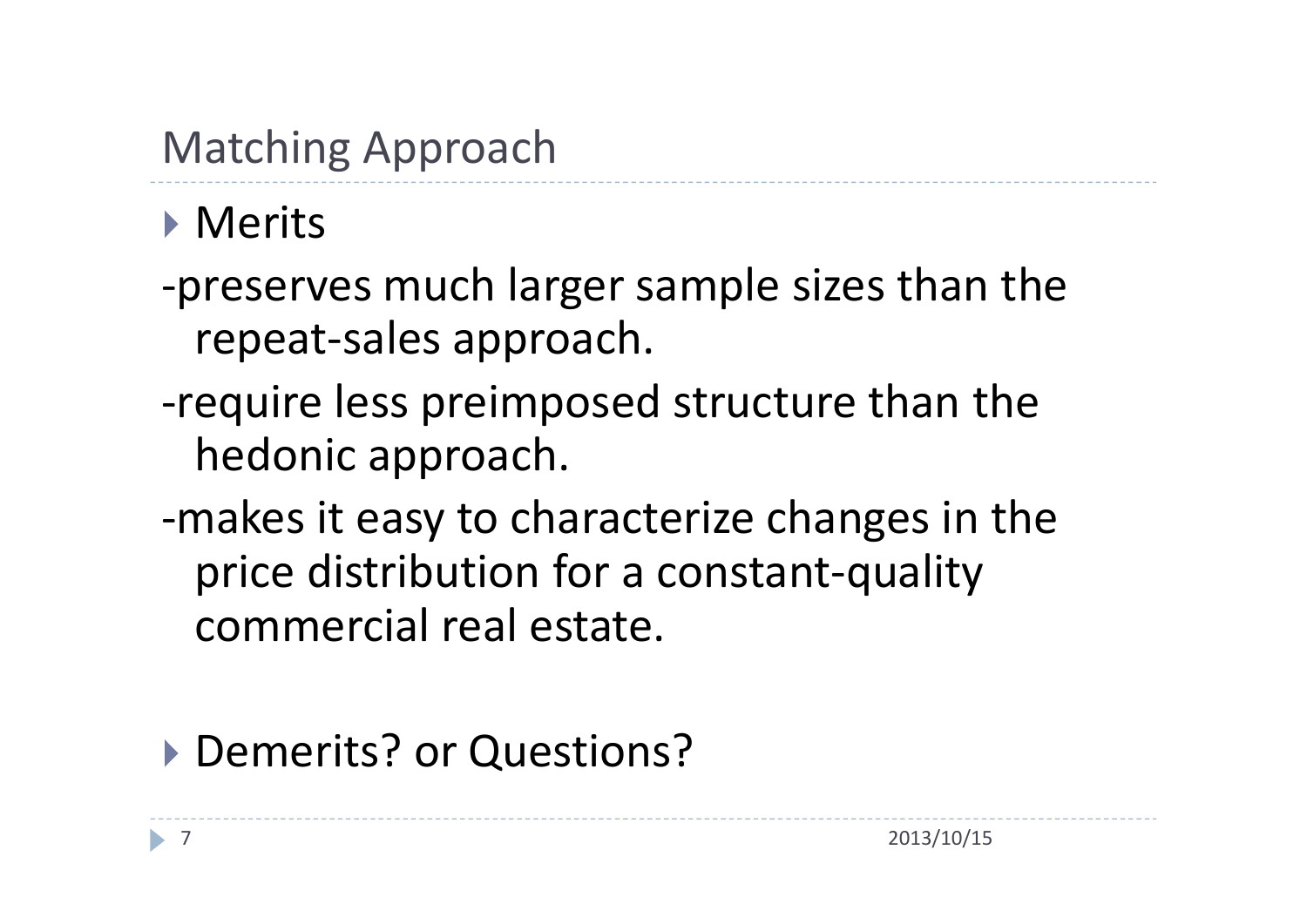## 1st Question (Data Augmentation?)

### What is the treatment in this model? Time?

|                    |                                   | <b>Treatment</b> | Control      |
|--------------------|-----------------------------------|------------------|--------------|
| Yes<br>Treatment < | $Y(t_i)$ (period t <sub>i</sub> ) | observable       | unobservable |
| <b>No</b>          | $Y(t_1)$ (base period $t_1$ )     | unobservable     | observable   |

| e.g. | Articles refereed to by the authors | <b>Treatment (Experiment)</b> |  |
|------|-------------------------------------|-------------------------------|--|
|      | Bondonio and Engberg (2000)         | Enterprise zones              |  |
|      | Bondonio and Greenbaum (2007)       | <b>Enterprise zones</b>       |  |
|      | Cho (2009)                          | Maternal imprisonment         |  |
|      | List et al. (2004)                  | Environment regulation        |  |
|      | McMillan and McDonald (2002)        | zoning                        |  |
|      | O'Keefe (2004)                      | Enterprise zones              |  |
|      | Romero (2009)                       | Area-based intervention       |  |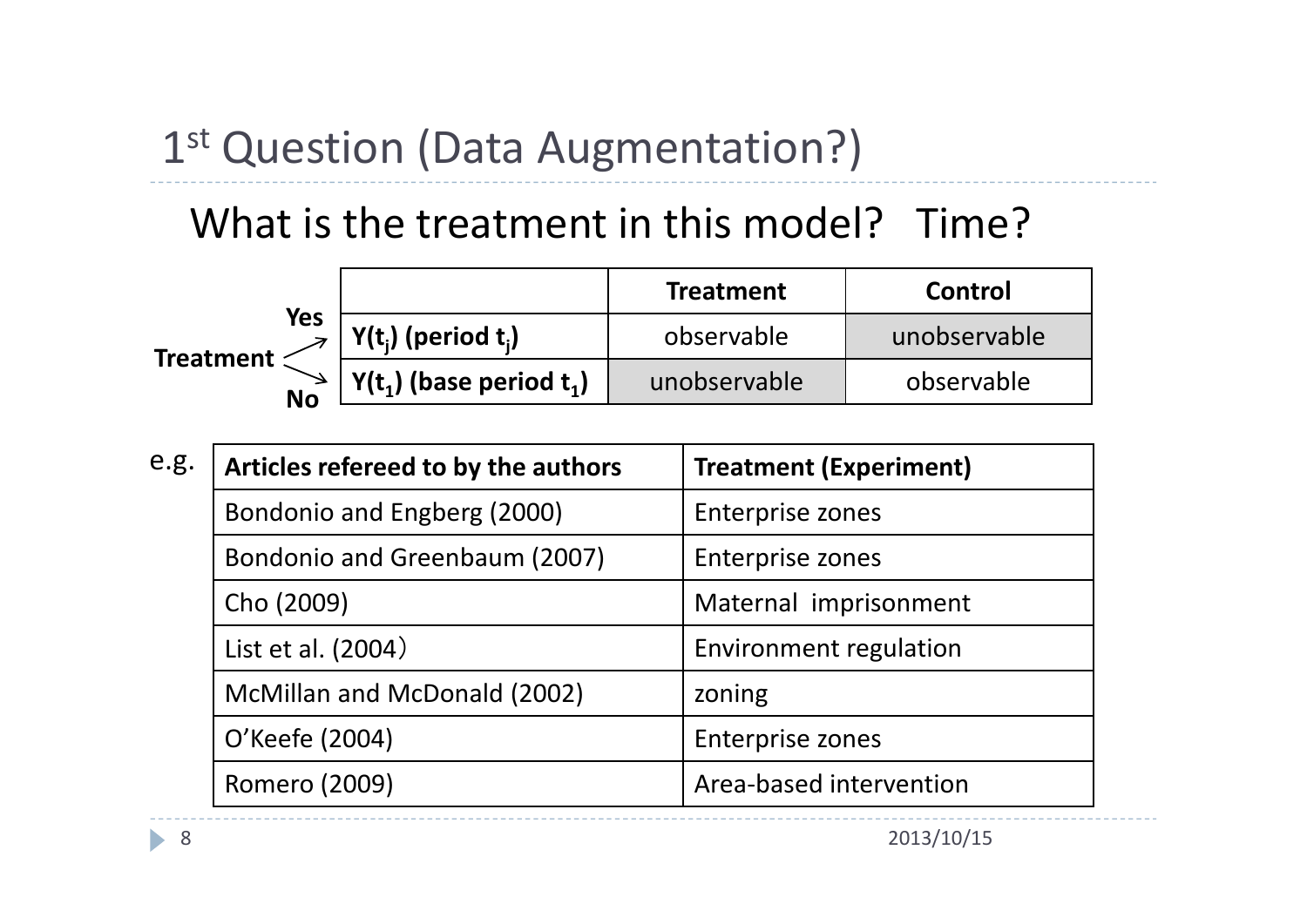# 2<sup>nd</sup> Question (Changing Building Structure)

| <b>Property Attributes</b>                   | <b>Location Attributes</b><br>(km)                   | <b>Neighborhood</b><br>Attributes (yes=1; No=0) |
|----------------------------------------------|------------------------------------------------------|-------------------------------------------------|
| Log Sale Price<br>(in Singapore Dollars)     | Log Distance to CBD                                  | Inside of CBD                                   |
| Log Floor Area of Unit<br>(in square meters) | Log Distance to Airport                              | <b>MRT or LRT Station within</b><br>0.3km       |
|                                              | Log Distance to Seaport                              | Expressway with 0.3km                           |
|                                              | Log Distance to nearest MRT or<br><b>LRT Station</b> | Shopping center within 0.3km                    |
|                                              | Log Distance to Expressway                           | Public Housing within 0.3km                     |
|                                              |                                                      | <b>Building with Car-park</b>                   |

An increase in the demand for the electric power due to IT Revolution in the late 1990's  $\Rightarrow$  Diversity of the demand and supply of commercial real estate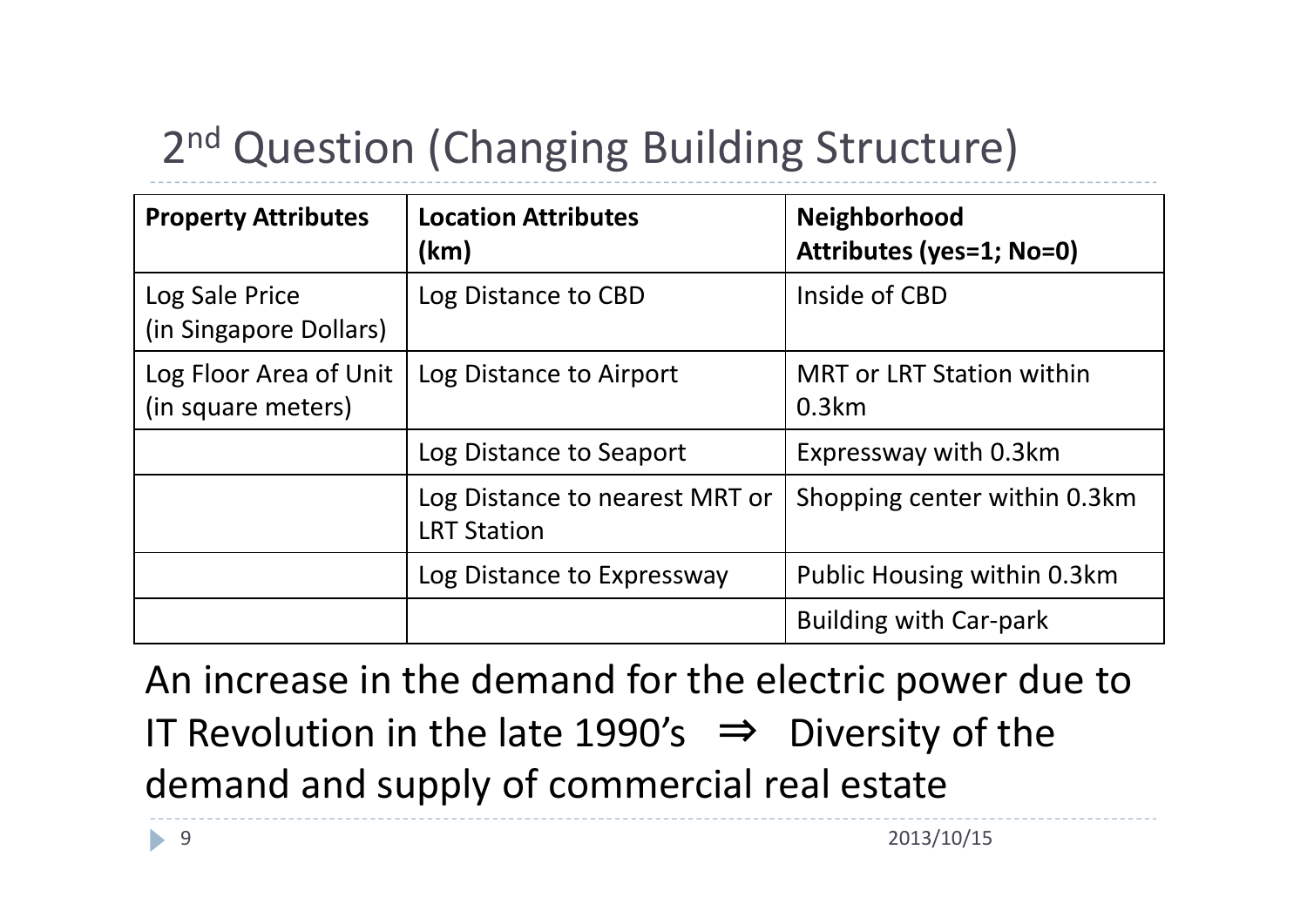# 3 rd Question (Commercial Land Price Indices?)

- ▶ By the same token, the matching method can not separate price changes into the land and structure components of each property.
- $\triangleright$  In other words, the matching method might be more appropriate for creating commercial land price indices.